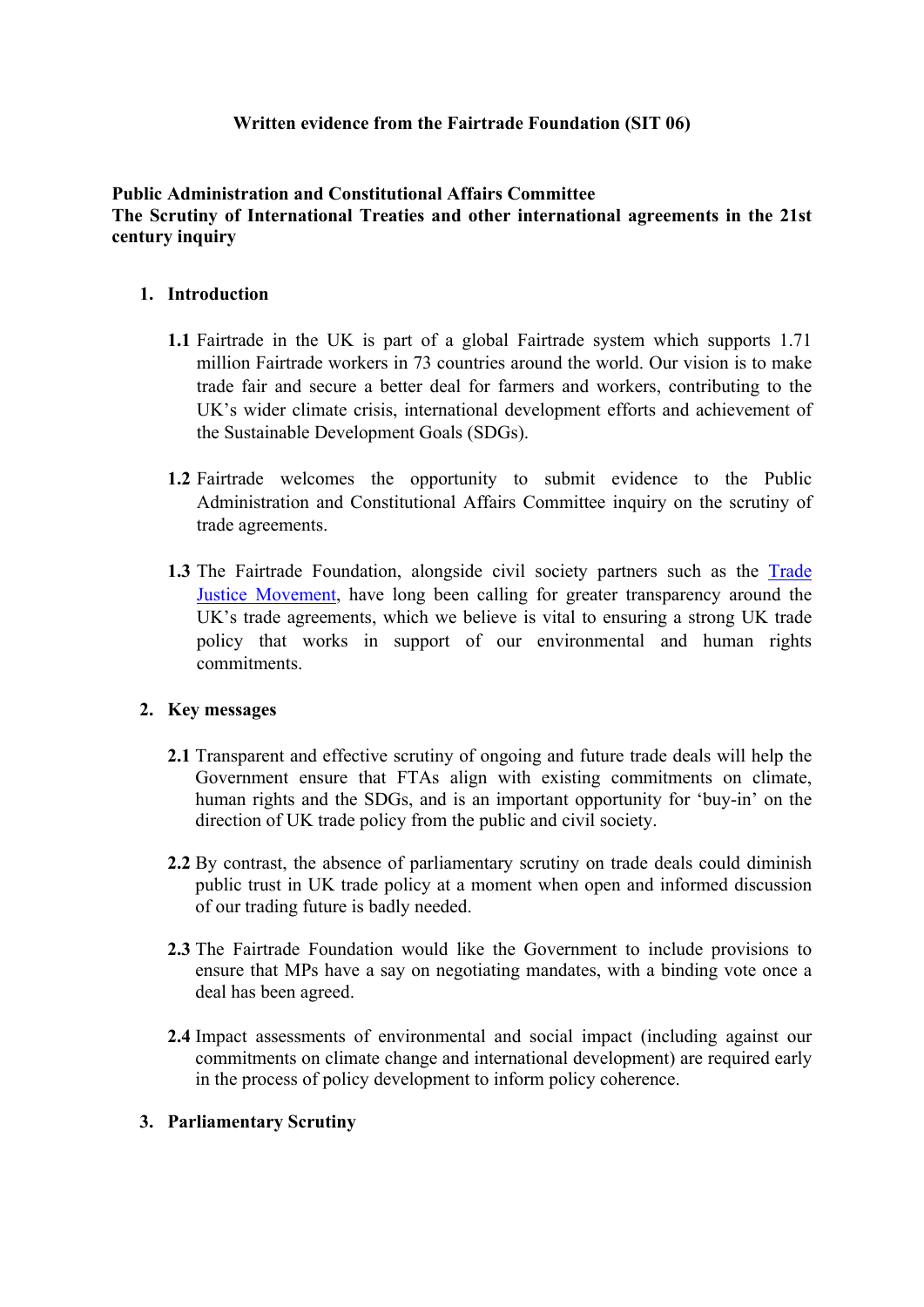- **3.1** The Fairtrade Foundation would like to see a stronger offer from Government with regard to the transparent and democratic scrutiny of trade negotiations, which at a minimum brings the UK into line with key trading partners. The current offer for UK MPs is currently less than those afforded to EU MEPs and the US Senate, both of whom have a process for democratic scrutiny of trade deals. The Fairtrade Foundation is calling for the Government to urgently set out a process for democratic scrutiny of any new trade deals, using the EU process as a baseline.
- **3.2** We recognize the need for appropriate confidentiality in the negotiation process. At the same time there are ways for Parliament to scrutinise without compromising these requirements. For example, the EU has previously used a "secure reading room" approach to offer MEPs access to sensitive negotiation texts.
- **3.3** We welcome the opportunity to consult with DIT through the "Trade Working Group" structures, and DIT's commitment to these processes. At the same time we note that these consultation structures are by invitation, which means that not all stakeholders are present, and that these structures are subject to change. They do not therefore replace Parliamentary scrutiny.
- **3.4** The Fairtrade Foundation supports calls by the Trade Justice Movement for a parliamentary process which includes:
	- **3.4.1** Parliamentary involvement before negotiations. Members should be able to debate and vote on proposals before entering in to formal negotiations, protected by legislation.
	- **3.4.2** Transparency during negotiations, with the regular release of key negotiating texts after negotiating rounds and to Parliament during negotiations.
	- **3.4.3** Guaranteed debates and a meaningful vote. There should be a process, set out in legislation, which goes beyond CRAG to ensure that both Houses are given adequate time to debate and vote on trade agreements before they are signed. The resolution approving a trade agreement should require approval from the House of Commons.
	- **3.4.4** An enhanced role for civil society and businesses. Although we welcome the engagement that DIT already offers through a variety of working groups, the "by invitation" nature of these groups means that key stakeholders may well not be present. The arrangement is not fixed, so ministers can review membership and structure at any time. DIT needs to be routinely and proactively reaching out to any group that is potentially impacted by a forthcoming deal, so that concerns and opportunities from all perspectives can be brought to light and considered. While some